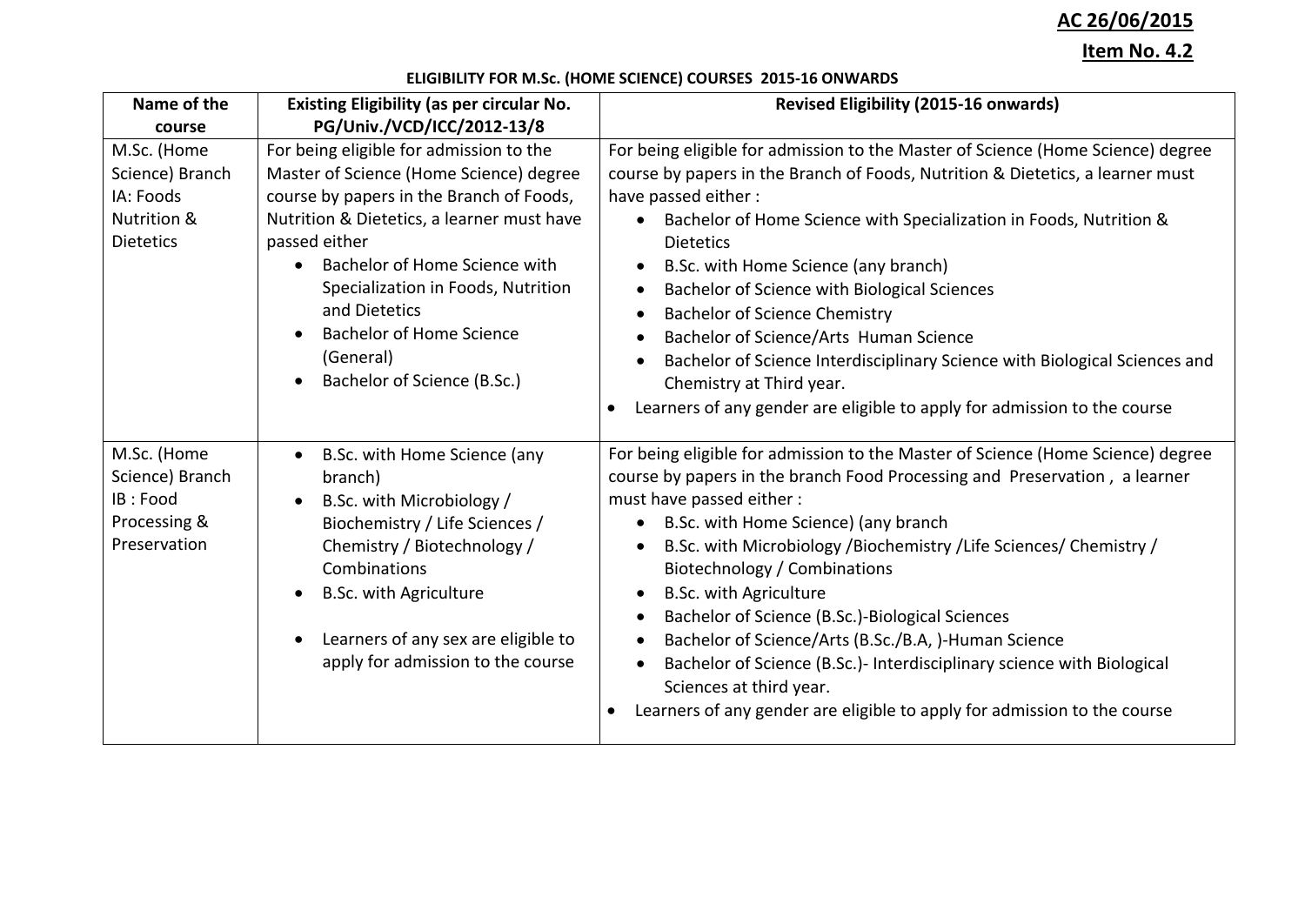| Name of the<br>course                                         | <b>Existing Eligibility (as per circular No.</b><br>PG/Univ./VCD/ICC/2012-13/8                                                                                                                                                                                                                                                                                                                                                                                                                                      | <b>Revised Eligibility (2015-16 onwards)</b>                                                                                                                                                                                                                                                                                                                                                                                                                                                                                                                                                                                                                                                                                                                                                                                                                                                                      |
|---------------------------------------------------------------|---------------------------------------------------------------------------------------------------------------------------------------------------------------------------------------------------------------------------------------------------------------------------------------------------------------------------------------------------------------------------------------------------------------------------------------------------------------------------------------------------------------------|-------------------------------------------------------------------------------------------------------------------------------------------------------------------------------------------------------------------------------------------------------------------------------------------------------------------------------------------------------------------------------------------------------------------------------------------------------------------------------------------------------------------------------------------------------------------------------------------------------------------------------------------------------------------------------------------------------------------------------------------------------------------------------------------------------------------------------------------------------------------------------------------------------------------|
| M.Sc. (Home<br>Science)<br>Branch IC:<br>Sports<br>Nutrition  | B.Sc. with Home Science (any branch)<br>$\bullet$<br>B.Sc. with Biochemistry, Life Science<br>B.Sc. with Nursing / Physiotherapy<br>Medical graduates any discipline<br>Learners of any sex are eligible to apply for<br>admission to the course                                                                                                                                                                                                                                                                    | For being eligible for admission to the Master of Science (Home Science) degree<br>course by papers in the branch Food Processing and Preservation, a learner must<br>have passed either:<br>B.Sc. with Home Science (any branch)<br>$\bullet$<br>B.Sc. with Biochemistry, Life Sciences, Chemistry<br>B.Sc. with Nursing / Physiotherapy / Bachelor in Physical Education<br>Medical graduates any discipline (MBBS, BAMS, BHMS, BDS)<br><b>Bachelor of Science (Biological Sciences)</b><br>$\bullet$<br>Bachelor of Science /Arts (B.Sc./B.A.)-Human Science<br>Bachelor of Science (B.Sc.)- Interdisciplinary science with Biological<br>Sciences at third year<br>Learners of any gender are eligible to apply for admission to the course                                                                                                                                                                   |
| M.Sc. (Home<br>Science)<br>Branch II:<br>Human<br>Development | For being eligible for admission to the Master of<br>Science (Home Science) degree course by papers in<br>the branch of Human Development, a learner must<br>have passed either<br>Bachelor of Home Science with<br>specialization in Human Development /<br>Child Development<br>Bachelor of Home Science (General)<br>Bachelor of Arts: Psychology as major / or as<br>part fulfillment<br>Bachelor of Arts with Sociology as major<br>Bachelor of Arts with Education as major<br><b>Bachelor of Social Work</b> | For being eligible for admission to the Master of Science (Home Science) degree<br>course by papers in the branch of Human Development, a learner must have<br>passed either<br>Bachelor of Home Science with specialization in Human Development /<br>Child Development or any sub specialization such as, Early Childhood<br><b>Education and Developmental Counselling</b><br>Bachelor of Science with Human Development/ Child Development<br>Bachelor of Home Science with any branch (Foods, Nutrition and<br>Dietetics, Textile and Fashion Technology, Community Resource<br>Management, Extension Education)<br>Bachelor of Arts: Psychology/ Sociology as a major / part fulfillment<br>Bachelor of Arts with Education as a major<br><b>Bachelor of Social Work</b><br>Bachelor of Science/Arts (B.Sc./B.A.)-Human Science<br>Learners of any gender are eligible to apply for admission to the course |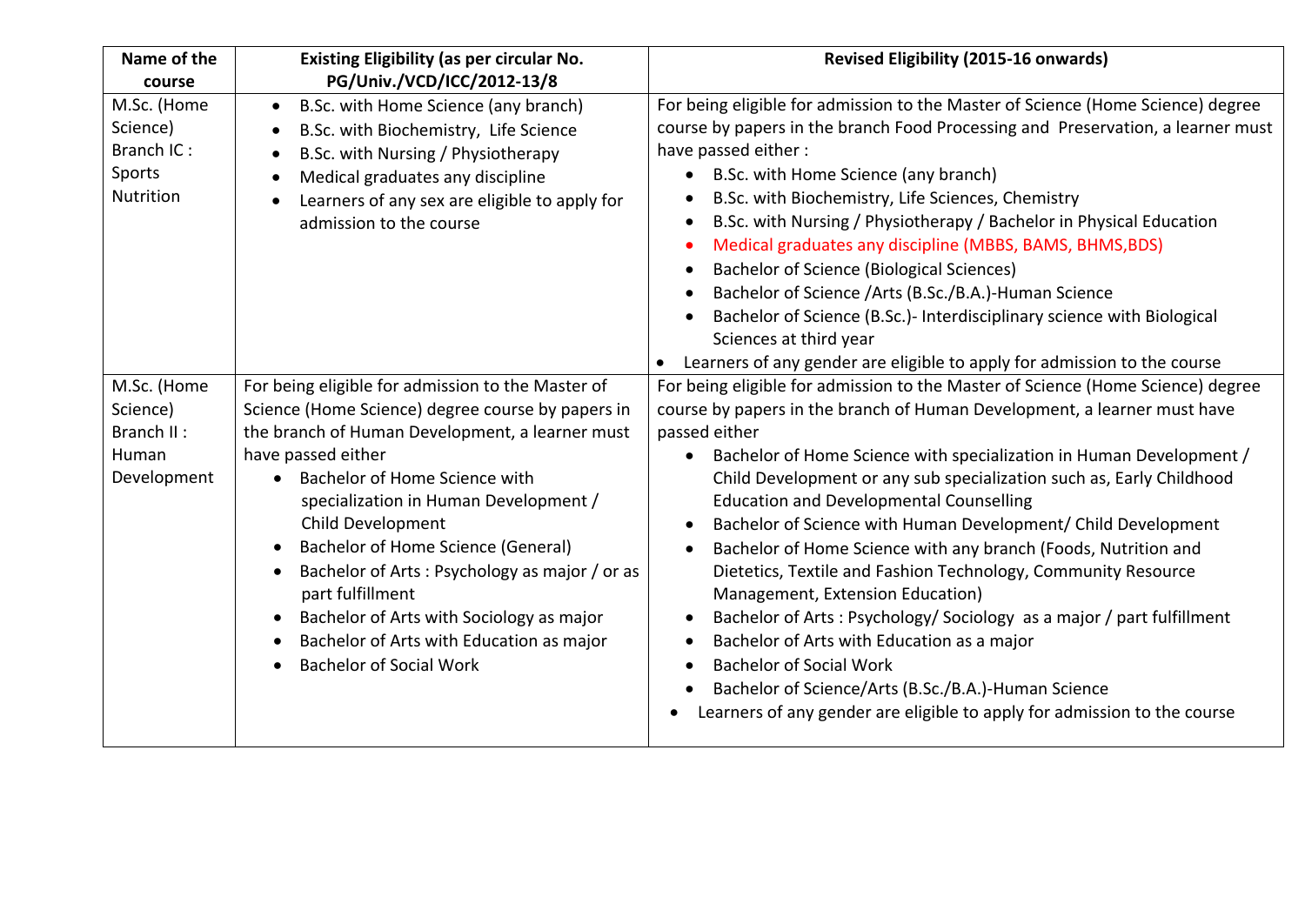| Name of the<br>course                                                         | <b>Existing Eligibility (as per circular No.</b><br>PG/Univ./VCD/ICC/2012-13/8                                                                                                                                                                                                                                                                                                                                               | <b>Revised Eligibility (2015-16 onwards)</b>                                                                                                                                                                                                                                                                                                                                                                                                                                                                                                                                                                                                                                                                                                                                                                                                                                                                                                                                                                                                                                                                                                                                                                                                                                                                                                                                                                                 |
|-------------------------------------------------------------------------------|------------------------------------------------------------------------------------------------------------------------------------------------------------------------------------------------------------------------------------------------------------------------------------------------------------------------------------------------------------------------------------------------------------------------------|------------------------------------------------------------------------------------------------------------------------------------------------------------------------------------------------------------------------------------------------------------------------------------------------------------------------------------------------------------------------------------------------------------------------------------------------------------------------------------------------------------------------------------------------------------------------------------------------------------------------------------------------------------------------------------------------------------------------------------------------------------------------------------------------------------------------------------------------------------------------------------------------------------------------------------------------------------------------------------------------------------------------------------------------------------------------------------------------------------------------------------------------------------------------------------------------------------------------------------------------------------------------------------------------------------------------------------------------------------------------------------------------------------------------------|
| M.Sc. (Home<br>Science)<br>Branch III :<br>Textile &<br>Fashion<br>Technology | For being eligible for admission to the Master of<br>Science (Home Science) degree course by papers in<br>the branch Textile and Fashion Technology, a<br>learner must have passed either<br>B.Sc. (Home Science) with specialization in<br><b>Textiles &amp; Clothing</b><br>B.Sc. With specialization in any branch of Home<br>$\bullet$<br>Science of the University of Mumbai<br>Bachelor or Home Science (General)<br>٠ | For being eligible for admission to the Master of Science (Home Science) degree<br>course by papers in the branch Textile and Fashion Technology, a learner must<br>have passed either:<br>For being eligible for admission to the Master of Science (Home Science) degree<br>course by papers in the branch of Textiles & Fashion Technology, a candidate<br>must have passed either:<br>Bachelor of Science with Textile & Clothing<br>$\bullet$<br>Bachelor of Home Science with specialization in<br>Textile & Clothing/ Clothing & Textile<br>Bachelor of Home Science with specialization in<br><b>Textile &amp; Fashion Technology</b><br>Bachelor of Home Science with specialization in any<br>branch of Home Science of the University of Mumbai<br>Bachelor of Home Science (General)<br>$\bullet$<br>Bachelor of Science in any specialization<br>Bachelor of Fashion Design or Bachelor from any Design stream<br>Bachelors degree in any stream of education such as BA, BCOM,<br>BBA, BCA, BMS, BMM, BCA, B.Pharm, B.Tech., B.Arch.etc.<br>Bridge Course/Tutorials for Bachelors students from non Textile, Clothing &<br><b>Fashion Background:</b><br>• Basic knowledge of Pattern Making and Garment Construction.<br>• Basic knowledge of Textile Science<br>These can be undertaken during the MSc Sem I & II simultaneously<br>Learners of any gender are eligible to apply for admission to the course |